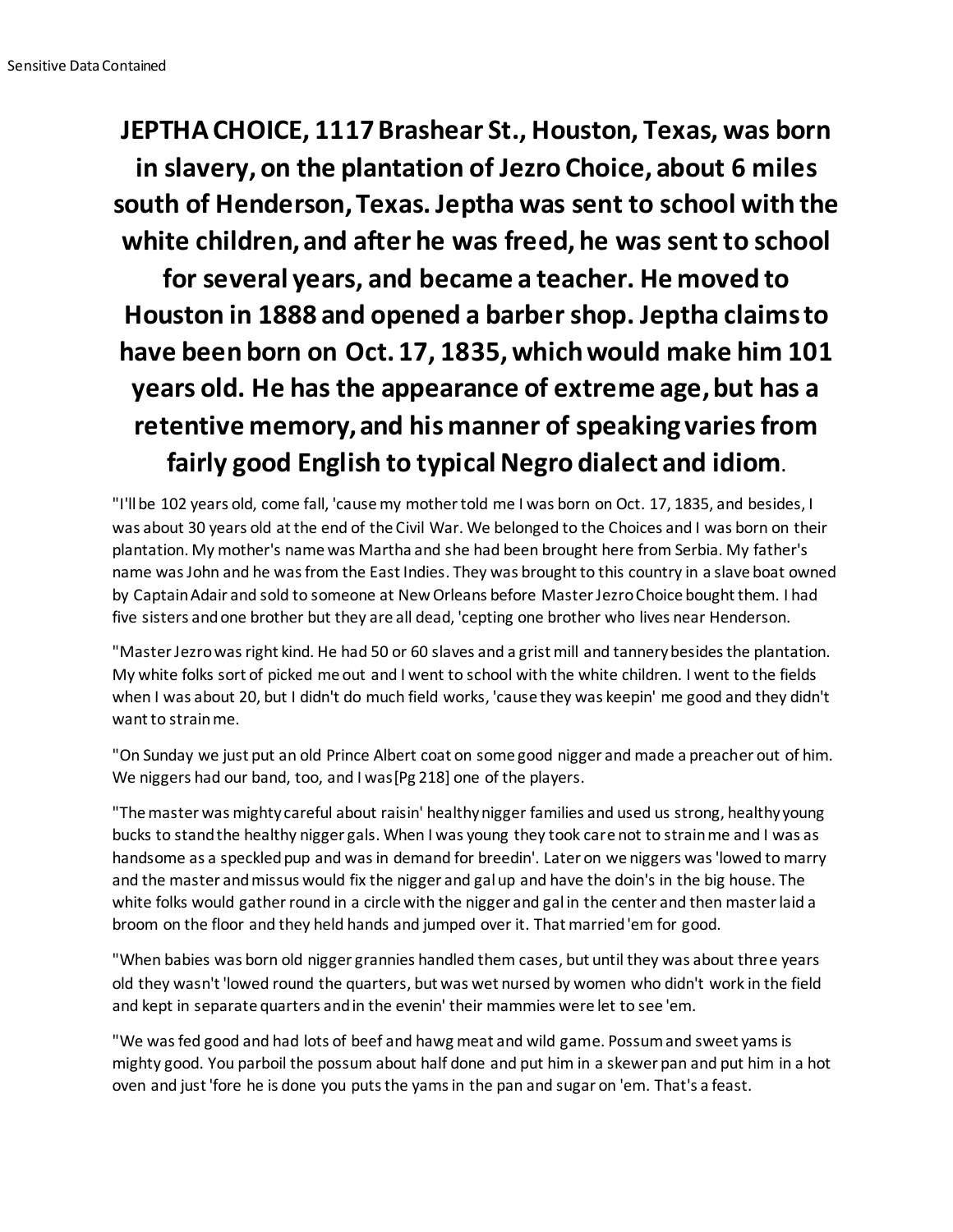"Sometimes when they's short of bread the old missus would say, 'How 'bout some ash cakes?' Then they'd mix cornmeal and water and sweep ashes out of the open hearth and bake the ash cakes.

"The master and his boys was all kilt in the war and after freedom I stayed all summer. It was pretty tough on us niggers for a while, 'cause the womenfolks what was left after the war didn't have money. But Colonel Jones, the master's son-in-law, took me to live in Henderson and paid twenty-five cents a week for more schoolin' for me and I learned through fractions.[Pg 219] Then I got me a job teachin' school about six months a year and in off times I'd farm. I did lots of different kinds of work, on the narrow gauge railroad out of Longview and I learned to be a barber, too. But I had to give it up a few years back 'cause I can't stand up so long any more and now I'm tryin' to help my people by divine healing.[Pg 220]

## 420243



**Amos Clark's Sorghun Mill**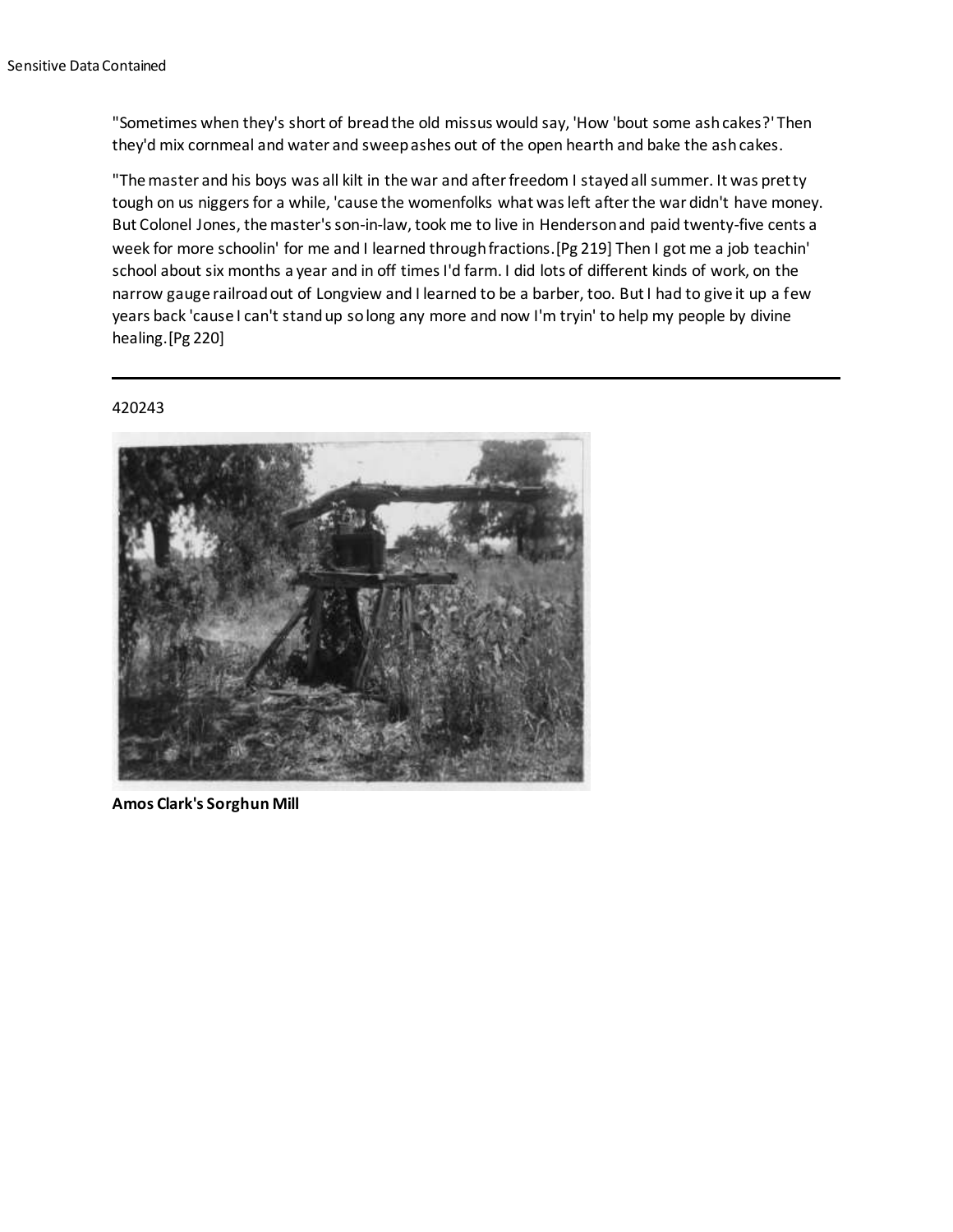

## **Amos Clark**

# **AMOS CLARK, 96, was born a slave of Robert Clark, in Washington County, Texas. After Amos was freed, he farmed near Belton, Texas. Amos now lives in Waco.**

"I was borned on the second of April, in 1841. Mammy say dat de year, 'cause Marse Bob's brother, Tom, done go tradin' and has a lot of trouble with de Indians, and come back with scars all over he arms. It warn't all dey fault, 'cause Marse Tom allus gittin' in trouble with somebody.

"When I was still half-growed, Marse Bob traded me to Marse Ed Roseborough, and we come to Belton to live. Us piled ox wagons high with beddin' and clothes and sich, and Old Marse had he books in a special horsehair trunk, what de hide still had hair on. It had brass tacks all trimmin' it up, and it was sho' a fine trunk, and he say, 'Amos, you black rascal, keep you eye on dat trunk, and don't git it wet crossin' de water and don't let no Indian git it.' Us had a sizeable drove of cattle and some sheep and pigs and chickens and ducks.

"Marse and Missis finds where dey wants de house and us gits dem axes out and in a few days dere am a nice log house with two big rooms and a hall 'tween dem, mos' as big as de rooms. Us been on de road 'bout six weeks and Missis sho' proud of her new house. Den us makes logs into houses for us and a big kitchen close to de big house. Den us builds a office for Old Marse and makes chairs and beds and tables for everybody. Old Miss brung her bed and a spindly, li'l table, and us make all de rest.[Pg 221]

"For eatin' de good shooters and scouters gits birds and rabbits and wild turkeys and sometimes a lot of wild eggs or honey, when dey chops a bee tree down. A old Indian come to holp us hunt. He'd work a week if Marse Ed give him some red calico or a hatchet. Old Miss done bring a dozen hens and a bag of seeds, and folks come ridin' twenty miles to swap things.

"Dere warn't no mill to grind corn, so de boss carpenter, he hollows out a log and gits some smooth, hard rocks and us grind de corn like it was a morter. Old Man Stubblefield builded a watermill on de creek 'bout eight miles from us, and den us tooken de corn dere.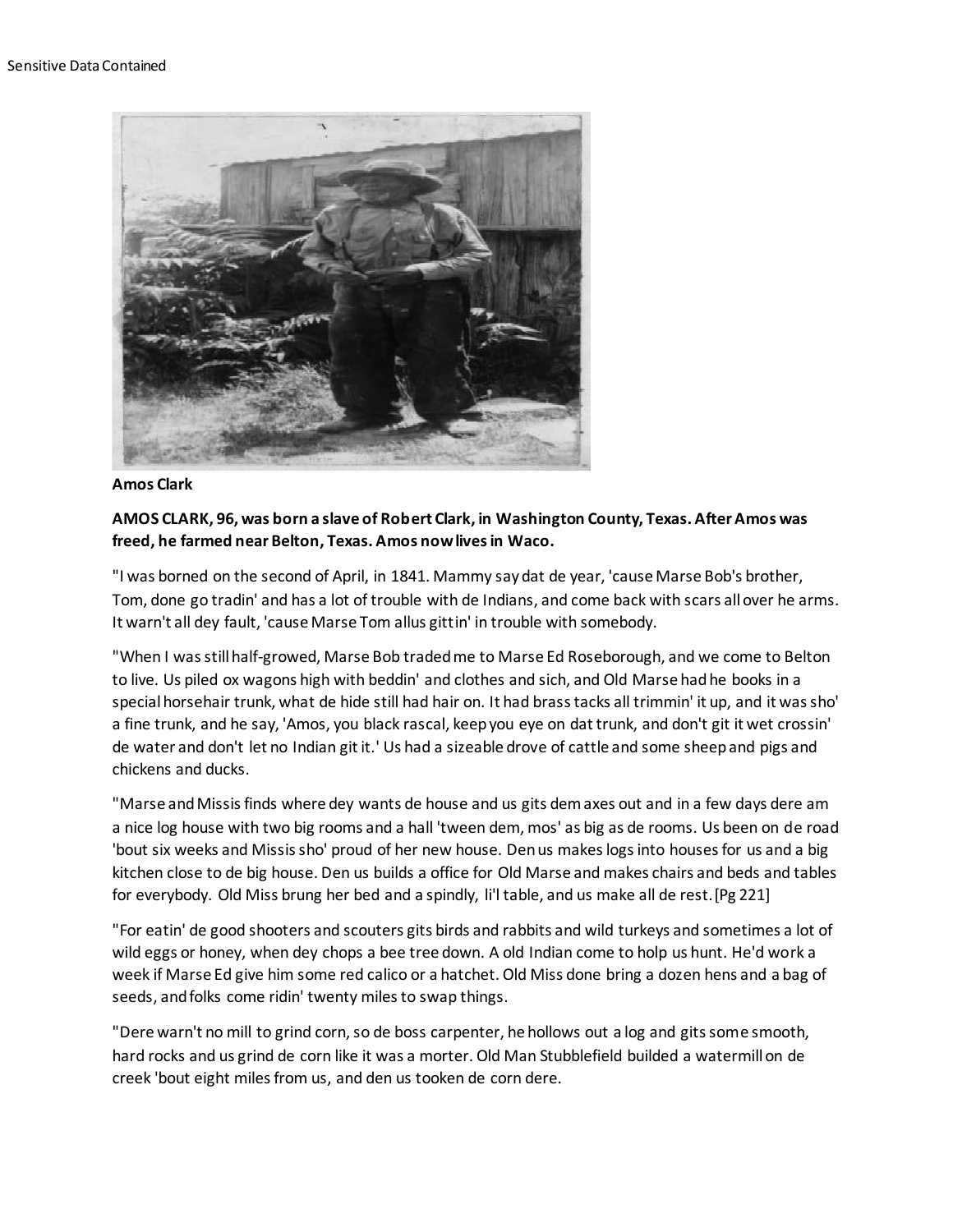"Dere was three hundred acres and more'n fifty slaves, and lots of work, clearin' and buildin' and plantin'. Some de cabins didn't git no floor for two years. Jes' quick as dey could, de men gits out clapboards for de walls and split puncheon slabs for floors and palin's for fences.

"Missis, she takes two de likelies' young slaves and makes a garden, come spring. Somehow she git herself roses and posies and vegetables.

"Dere warn't no overseer. Marse Ed, he jes' ride round on he big hoss and see to things. Us didn't know nothin 'bout de war much, 'cause none us could read or write.

"Dere was two fiddlers 'mongst us, Jim Roseborough and Tom. Dey'd have de big barbecue for folks come from miles round, and coffee and chicken and turkey and dancin' and fiddlin' all night. Come daybreak, dey jes' goin' good. Us niggers dance back de quarters, and call

"'All eight balance and all eight swing, All left allemond and right hand grand, Meet your partner and prom'nade, eight, [Pg 222]Den march till you come straight.

"'First lady out to couple on de right, Swing Mr. Adam and swing Miss Eve, Swing Old Adam befo' you leave, Don't forgit your own—now you're home.'

"Two, three years after dat I marries Liza Smith. Us has four chillen and all dead 'cept John, and he lives out west.

"After freedom Old Marse say kill a yearlin' and have de big dinner and dance. De young ones he told to scatter out and hunt work, not to steal and work hard. Some de oldes' ones he give a cabin and a patch of land. He say de niggers what want to stay on and work for him can, iffen he make enough to feed dem. I stays with Marse Ed, but he give me a patch of twenty acres and a sorghum mill to make a livin' on. Dat how I gits on my way after freedom.

"I gits dat sorghum mill to workin' good and works de Roseborough land and my patch, and raises corn and cotton and wheat. I was plumb good at farmin'. I allus had a piece or two of money in my pocket since I can 'member, but now de old man's too old. De gov'ment gives me seven or eight dollars a month and I has a few chickens and gits by, and de good white folks nigh by sees dat dis old boy don't git cold.[Pg 223]

420059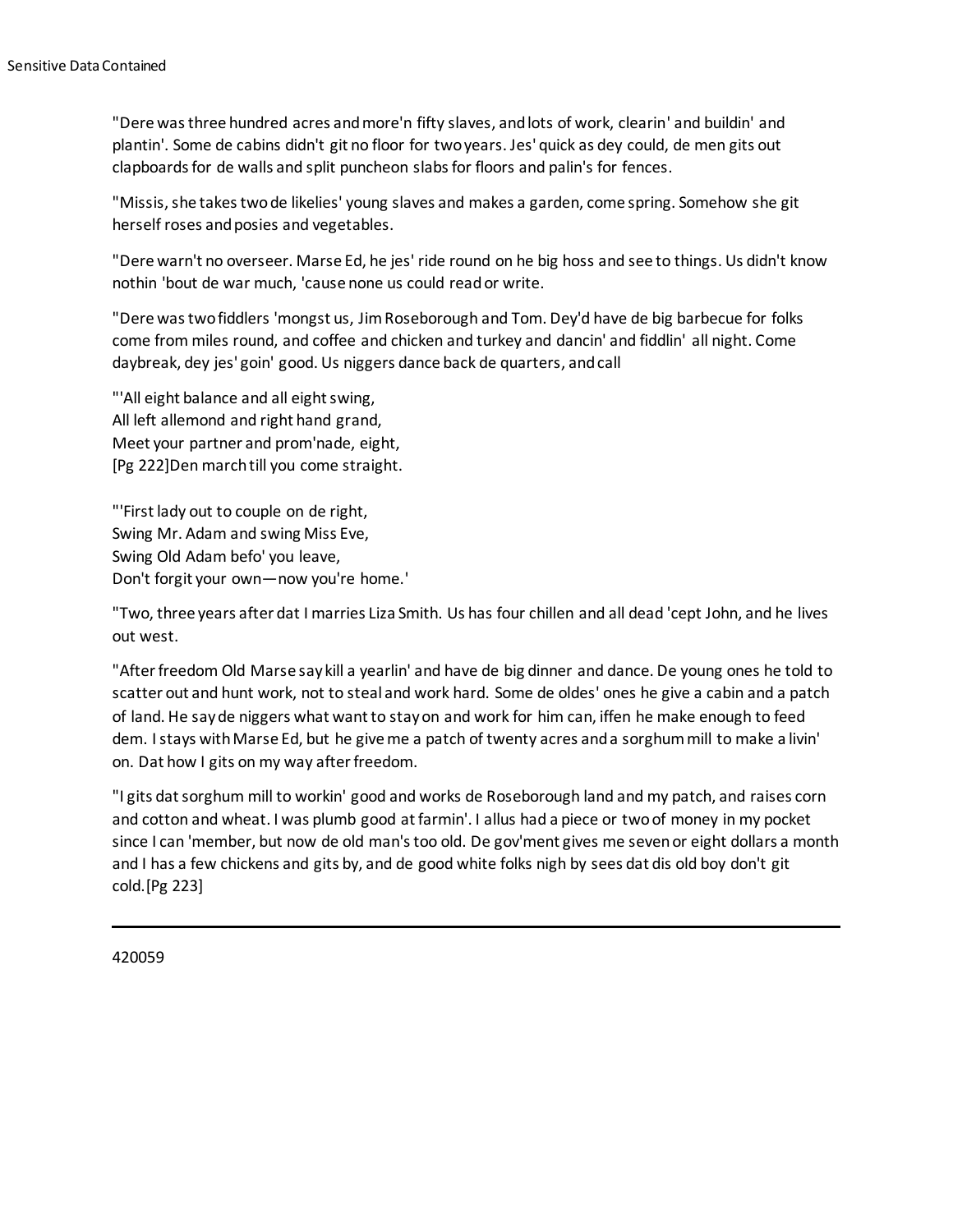

## **Anne Clark**



**Anne Clark**

**MOTHER ANNE CLARK, 112 years old, lives at 3602 Alameda Ave., El Paso, Texas. She is too crippled to walk, but a smile lights up the tired old eyes that still see to sew without glasses. One tooth of a third set is in her upper gum. She is deaf, but can hear if you speak close to her ear. She says, "Lemma git my ears open, bofe of 'em," wets her finger, then pulls so hard on the ear lobes it seems they would be injured.**

"I'll be 112 years old, come first day of June (1937). Bo'n in Mississippi. I had two marsters, but I've been free nearly 80 years. I was freed in Memphis.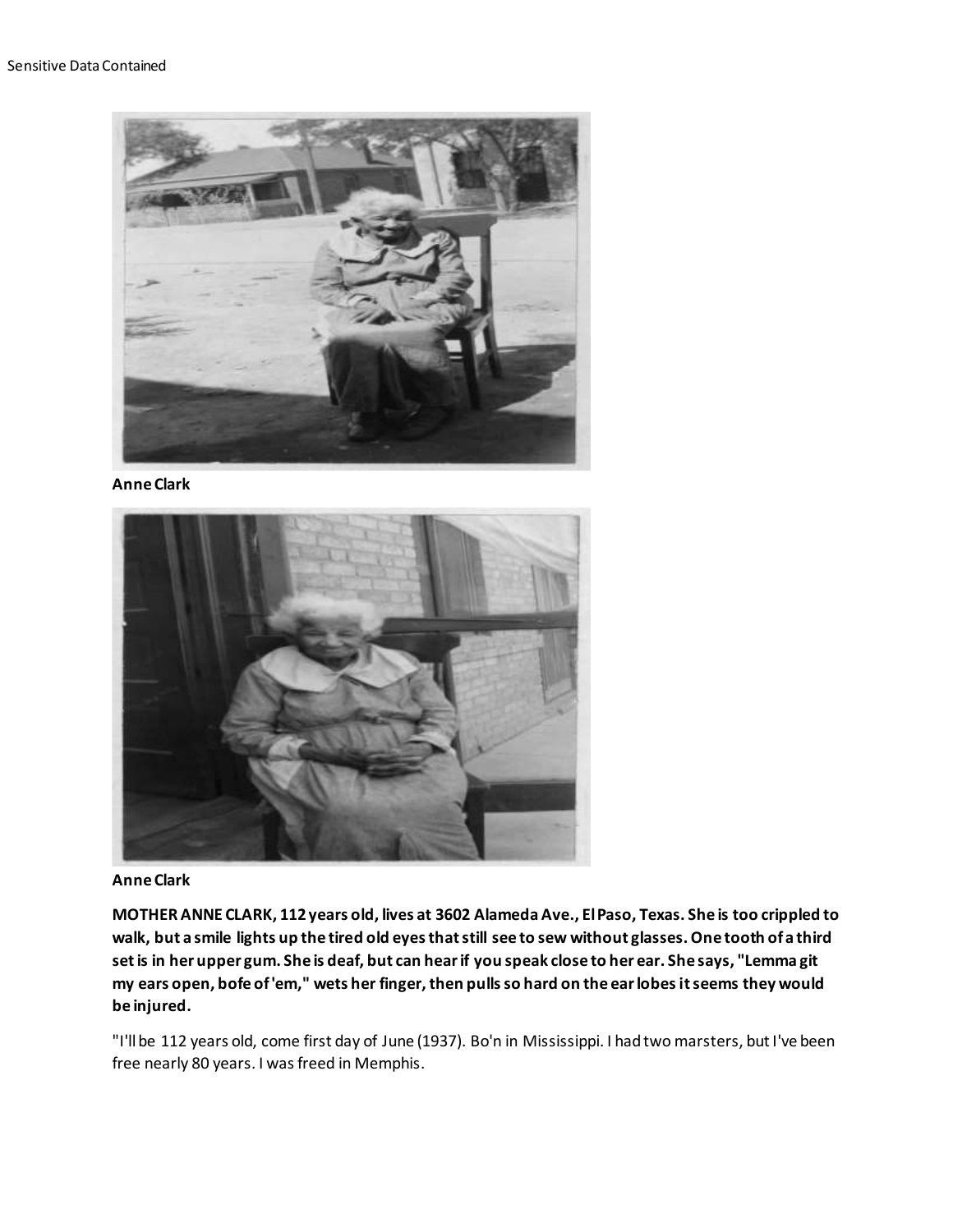"My marster was a Yankee. He took me to Louisiana and made a slave outta me. But he had to go to war. He got in a quarrel one day and grabbed two six-shooters, but a old white man got him down and nearly kilt him. Our men got him and gave him to the Yankees.

"Capt. Clark, my second marster, took a shot at him and he couldn' come south no more. You don' know what a time I seen! I don' wanna see no more war. Why, we made the United States rich but the Yankees come and tuk it. They buried money and when you bury money it goes fu'ther down, down, down, and then you cain't fin' it.

"You know, the white folks hated to give us up worse thing in the world. I ploughed, hoed, split rails. I done the hardest work ever a man ever did. I was so strong, iffen he needed me I'd pull the men down so the marster could handcuff 'em.[Pg 224] They'd whop us with a bullwhip. We got up at 3 o'clock, at 4 we done et and hitched up the mules and went to the fiel's. We worked all day pullin' fodder and choppin' cotton. Marster'd say, 'I wan' you to lead dat fiel' today, and if you don' do it I'll put you in de stocks.' Then he'd whop me iffen I didn' know he was talkin' to me.

"My poppa was strong. He never had a lick in his life. He helped the marster, but one day the marster says, 'Si, you got to have a whoppin', and my poppa says, 'I never had a whoppin' and you cain't whop me.' An' the marster says, 'But I kin kill you,' an' he shot my poppa down. My mama tuk him in the cabin and put him on a pallet. He died.

"My mama did the washin' for the big house. She tuk a big tub on her head and a bucket of water in her hand. My mama had two white chillen by marster and they were sold as slaves. I had two chillen, too. I never married. They allus said we'd steal, but I didn' take a thing. Why, they'd put me on a hoss with money to take into town and I'd take it to the store in town, and when I'd git back, marster'd say, 'Anne, you didn' take a thing.'

"When women was with child they'd dig a hole in the groun' and put their stomach in the hole, and then beat 'em. They'd allus whop us."

"Don' gring me anything fine to wear for my birthday. I jus' wan' some candy. I'm lookin' for Him to take me away from here."[Pg 225]

## 420293

**THOMAS COLE was born in Jackson Co., Alabama, on the 8th of August, 1845, a slave of Robert Cole. He ran away in 1861 to join the Union Army. He fought at Chickamauga, under Gen. Rosecran and at Chattanooga, Look Out Mt. and Orchard Knob, under Gen. Thomas. After the war he worked as switchman in Chattanooga until his health failed due to old age. He then came to Texas and lives with his daughter, in Corsicana. Thomas is blind.**

"I might as well begin far back as I remember and tell you all about myself. I was born over in Jackson County, in Alabama, on August 8, 1845. My mother was Elizabeth Cole, her bein' a slave of Robert Cole, and my father was Alex Gerrand, 'cause he was John Gerrand's slave. I was sposed to take my father's name, but he was sech a bad, ornery, no-count sech a human, I jes' taken my old massa's name. My mother was brung from Virginny by Massa Dr. Cole, and she nussed all his six chillen. My sister's name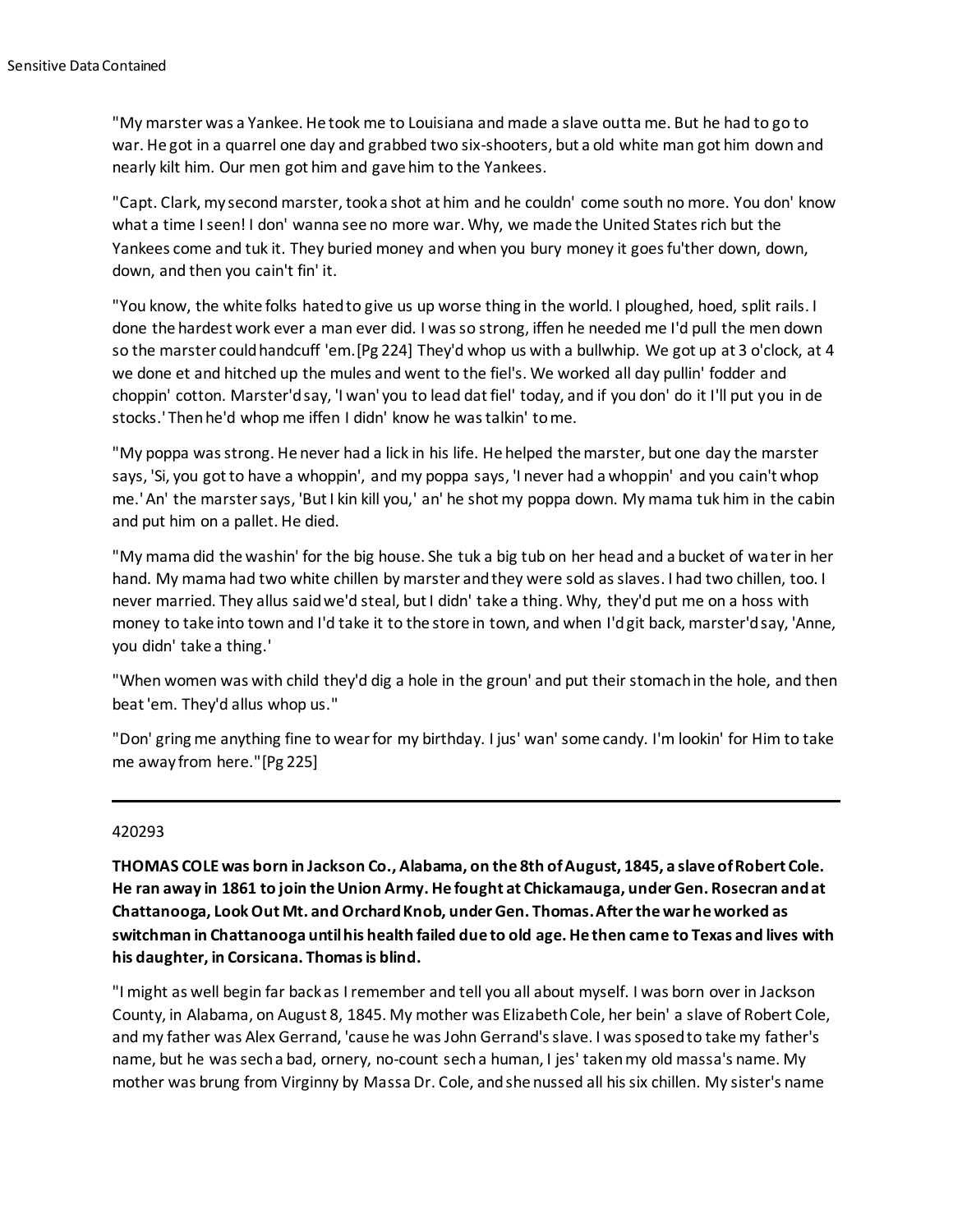was Sarah and my brother's name was Ben and we lived in one room of the big house, and allus had a good bed to sleep in and good things to eat at the same table, after de white folks gits through.

"I played with Massa Cole's chillen all de time, and when I got older he started me workin' by totin' wood and sech odd jobs, and feedin' de hawgs. Us chillen had to pick cotton every fall. De big baskets weigh about seventy-five to a hundred pounds, but us chillen put our pickin's in some growed slave's basket. De growed slaves was jes' like a mule. He work for grub and clothes, and some of dem didn't have as easier a time as a mule, for mules was fed good and slaves was sometimes half starved.[Pg 226] But Massa Cole was a smart man and a good man with it. He had 'spect for the slaves' feelin's and didn't treat dem like dumb brutes, and 'lowed dem more privileges dan any other slaveholder round dere. He was one of de best men I ever knows in my whole life and his wife was jes' like him. Dey had a big, four-room log house with a big hall down the center up and down. De logs was all peeled and de chinkin' a diff'rent color from de logs and covered with beads. De kitchen am a one-room house behin' de big house with de big chimney to cook on. Dat where all de meals cooked and carry to de house.

"In winter massa allus kill from three to four hundred hawgs, de two killin's he done in November and January. Some kill and stick, some scald and scrape, and some dress dem and cut dem up and render de lard. Dey haul plenty hick'ry wood to de smokehouse and de men works in shifts to keep de smoke fire goin' sev'ral days, den hangs de meat in de meathouse. First us eat all de chitlin's, den massa begin issuin' cut-back bones to each fam'ly, and den 'long come de spareribs, den de middlin' or a shoulder, and by dat time he kill de second time and dis was to go all over 'gain. Each fam'ly git de same kind of meat each week. Iffen one git a ham, dey all git a ham. All de ears and feet was pickle and we eats dem, too. If de meat run out 'fore killin' time, us git wild turkeys or kill a beef or a goat, or git a deer.

"Massa let us plant pumpkins and have a acre or two for watermelons, iffen us work dem on Saturday evenin's. Dere a orchard of 'bout five or six acres peaches and apples and he 'low us to have biscuits once a week. Yes, we had good eatin' and plenty of it den.

"Massa had one big, stout, healthy lookin' slave 'bout six foot, four inches tall, what he pay \$3,000 for. He bought six slaves I knows of and give[Pg 227] from \$400 up for dem. He never sold a slave 'less he git onruly.

"Massa allus give us cotton clothes for summer and wool for winter, 'cause he raised cotton and sheep. Den each fam'ly have some chickens and sell dem and de eggs and maybe go huntin' and sell de hides and git some money. Den us buy what am Sunday clothes with dat money, sech as hats and pants and shoes and dresses.

"We'd git up early every day in de year, rain or shine, hot or cold. A slave blowed de horn and dere no danger of you not wakin' up when dat blowed long and loud. He climb up on a platform 'bout ten feet tall to blow dat bugle. We'd work till noon and eat in de shade and rest 'bout a hour or a little more iffen it hot, but only a hour if it cold. You is allus tired when you makes de day like dat on de plantation and you can't play all night like de young folks does now. But us lucky, 'cause Massa Cole don't whip us. De man what have a place next ours, he sho' whip he slaves. He have de cat-o-nine tails of rawhide leather platted round a piece of wood for a handle. De wood 'bout ten inches long and de leather braided on past de stock quite a piece, and 'bout a foot from dat all de strips tied in a knot and sprangle out, and makes de tassle. Dis am call de cracker and it am what split de hide. Some folks call dem bullwhips,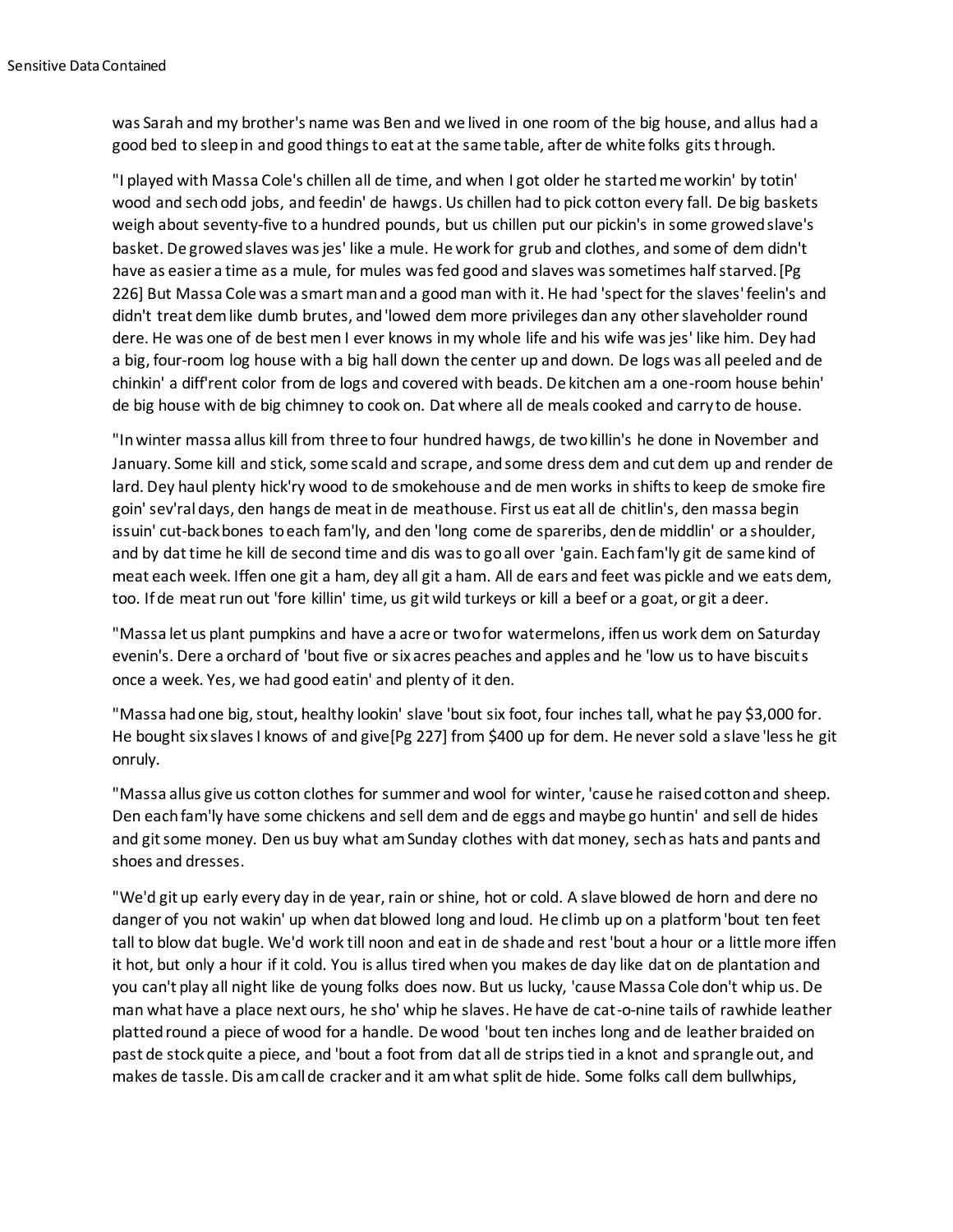'stead of cat-o-nine tails. De first thing dat man do when he buy a slave, am give him de whippin'. He call it puttin' de fear of Gawd in him.

"Massa Cola 'low us read de Bible. He awful good 'bout dat. Most de slaveowners wouldn't 'low no sech. Uncle Dan he read to us and on Sunday we could go to church. De preacher baptize de slaves in de river. Dat de[Pg 228] good, old-time 'ligion, and us all go to shoutin' and has a good time. Dis gen'ration too dig'fied to have de old-time 'ligion.

"When baptizin' comes off, it almost like goin' to de circus. People come from all over and dey all singin' songs and everybody take dere lunch and have de good time. Massa Cole went one time and den he git sick, and next summer he die. Missy Cole, she moves to Huntsville, in Alabama. But she leave me on de plantation, 'cause I'm big and stout den. She takes my mother to cook and dat de last time I ever seed my mother. Missy Cole buys de fine house in Huntsville my mother tells me to be good and do all de overseer tells me. I told her goodbye and she never did git to come back to see me, and I never seed her and my brother and sister 'gain. I don't know whether dey am sold or not.

"I thinks to myself, dat Mr. Anderson, de overseer, he'll give me dat cat-o-nine tails de first chance he gits, but makes up my mind he won't git de chance, 'cause I's gwine run off de first chance I gits. I didn't know how to git out of dere, but I's gwine north where dere ain't no slaveowners. In a year or so dere am 'nother overseer, Mr. Sandson, and he give me de log house and de gal to do my cookin' and sich. Dere am war talk and we 'gins gwine to de field earlier and stayin' later. Corn am haul off, cotton am haul off, hawgs and cattle am rounded up and haul off and things 'gins lookin' bad. De war am on, but us don't see none of it. But 'stead of eatin' cornbread, us eats bread out of kaffir corn and maize. ""We raises lots of okra and dey say it gwine be parch and grind to make coffee for white folks. Dat didn't look good either. Dat winter, 'stead of killin' three or four hundred hawgs[Pg 229] like we allus done befo', we only done one killin' of a hundred seventy-five, and dey not all big ones, neither. When de meat supply runs low, Mr. Sandson sends some slaves to kill a deer or wild hawgs or jes' any kind of game. He never sends me in any dem bunches but I hoped he would and one day he calls me to go and says not to go off de plantation too far, but be sho' bring home some meat. Dis de chance I been wantin', so when we gits to de huntin' ground de leader says to scatter out, and I tells him me and 'nother man goes north and make de circle round de river and meet 'bout sundown. I crosses de river and goes north. I's gwine to de free country, where dey ain't no slaves. I travels all dat day and night up de river and follows de north star. Sev'ral times I thunk de blood houn's am trailin' me and I gits in de big hurry. I's so tired I couldn't hardly move, but I gits in a trot.

"I's hopin' and prayin' all de time I meets up with dat Harriet Tubman woman. She de cullud women what takes slaves to Canada. She allus travels de underground railroad, dey calls it, travels at night and hides out in de day. She sho' sneaks dem out de South and I thinks she's de brave woman.

"I eats all de nuts and kills a few swamp rabbits and cotches a few fish. I builds de fire and goes off 'bout half a mile and hides in de thicket till it burns down to de coals, den bakes me some fish and rabbit. I's shakin' all de time, 'fraid I'd git cotched, but I's nearly starve to death. I puts de rest de fish in my cap and travels on dat night by de north star and hides in a big thicket de nex' day and along evenin' I hears guns shootin'. I sho' am scart dis time, sho' 'nough. I's scart to come in and scart to go out, and while I's standin' dere, I hears two men say, 'Stick you hands up, boy. What you doin?' I says, 'Uh-uh-uh, I dunno.[Pg 230] You ain't gwine take me back to de plantation, is you?' Dey says, 'No. Does you want to fight for de North?' I says I will, 'cause dey talks like northern men. Us walk night and day and gits in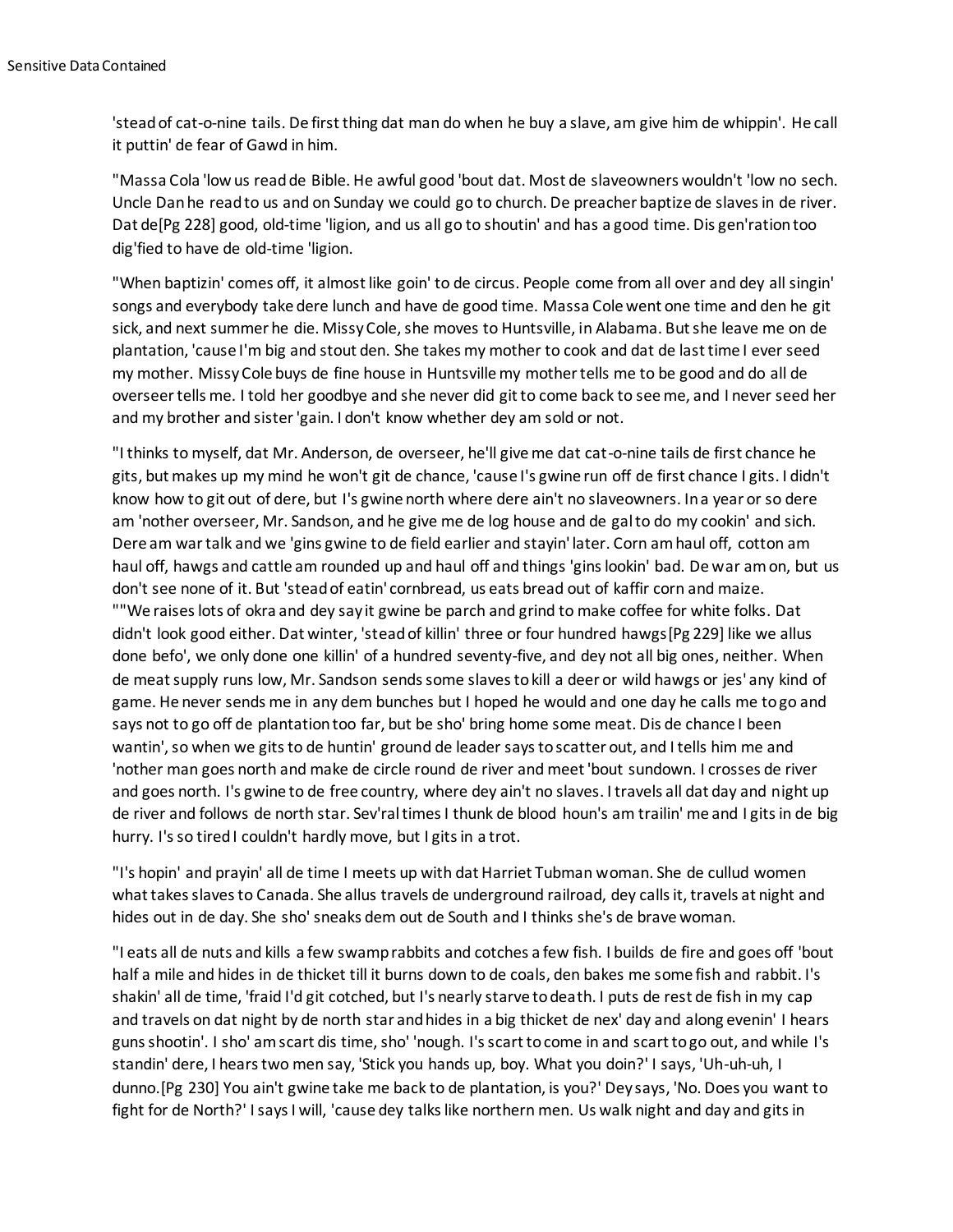Gen. Rosecran's camp and dey thunk I's de spy from de South. Dey asks me all sorts of questions and says dey'll whip me if I didn't tell dem what I's spyin' 'bout. Fin'ly dey 'lieves me and puts me to work helpin' with de cannons. I feels 'portant den, but I didn't know what was in front of me, or I 'spects I'd run off 'gain.

"I helps sot dem cannons on dis Chickamauga Mountain, in hidin' places. I has to go with a man and wait on him and dat cannon. First thing I knows, bang, bang, boom, things has started, and guns am shootin' faster dan you can think, and I looks round for de way to run. But dem guns am shootin' down de hill in front of me and shootin' at me, and over me and on both sides of me. I tries to dig me a hole and git in it. All dis happen right now, and first thing I knows, de man am kickin' me and wantin' me to holp him keep dat cannon loaded. Man, I didn't want no cannon, but I has to help anyway. We fit till dark and de Rebels got more men dan us, so Gen. Rosecran sends de message to Gen. Woods to come help us out. When de messenger slips off, I sho' wish it am me slippin' off, but I didn't want to see no Gen. Woods. I jes' wants to git back to dat old plantation and pick more cotton. I'd been willin' to do mos' anything to git out that mess, but I done told Gen. Rosecran I wants to fight de Rebels and he sho' was lettin' me do it. He wasn't jes' lettin' me do it, he was makin' me do it. I done got in dere and he wouldn't let me out.

"White folks, dere was men layin' wantin' help, wantin' water, with blood runnin' out dem and de top or sides dere heads gone, great big holes in dem. I jes' promises de good Lawd if he jes' let me git out dat mess, I wouldn't run off no more, but I didn't know den he wasn't gwine let me out with jes' dat battle.[Pg 231] He gwine give me plenty more, but dat battle ain't over yet, for nex' mornin' de Rebels 'gins shootin' and killin' lots of our men, and Gen. Woods ain't come, so Gen. Rosecran orders us to 'treat, and didn't have to tell me what he said, neither. De Rebels comes after us, shootin', and we runs off and leaves dat cannon what I was with settin' on de hill, and I didn't want dat thing nohow.

"We kep' hotfootin' till we gits to Chattanooga and dere is where we stops. Here comes one dem Rebel generals with de big bunch of men and gits right on top of Look Out Mountain, right clost to Chattanooga, and wouldn't let us out. I don't know jes' how long, but a long time. Lots our hosses and mules starves to death and we eats some de hosses. We all like to starve to death ourselves. Chattanooga is in de bend de Tennessee River and on Look Out Mountain, on de east, am dem Rebels and could keep up with everything we done. After a long time a Gen. Thomas gits in some way. He finds de rough trail or wagon road round de mountain 'long de river and supplies and men comes by boat up de river to dis place and comes on into Chattanooga. More Union men kep' comin' and I guess maybe six or eight generals and dey gits ready to fight. It am long late in Fall or early winter.

"Dey starts climbin' dis steep mountain and when us gits three-fourths de way up it am foggy and you couldn't see no place. Everything wet and de rocks am slick and dey 'gins fightin'. I 'spect some shoots dere own men, 'cause you couldn't see nothin', jes' men runnin' and de guns roarin'. Fin'ly dem Rebels fled and we gits on Look Out Mountain and takes it.

"Dere a long range of hills leadin' 'way from Look Out Mountain, nearly to Missionary Ridge. Dis ridge 'longside de Chickamauga River, what am de Indian name, meanin' River of Death. Dey fights de Rebels on Orchard Knob hill and I wasn't in dat, but I's in de Missionary Ridge battle. We has to come out de timber[Pg 232] and run 'cross a strip or openin' up de hill. Dey sho' kilt lots our men when we runs 'cross dat openin'. We runs for all we's worth and uses guns or anything we could. De Rebels turns and runs off and our soldiers turns de cannons round what we's capture, and kilt some de Rebels with dere own guns.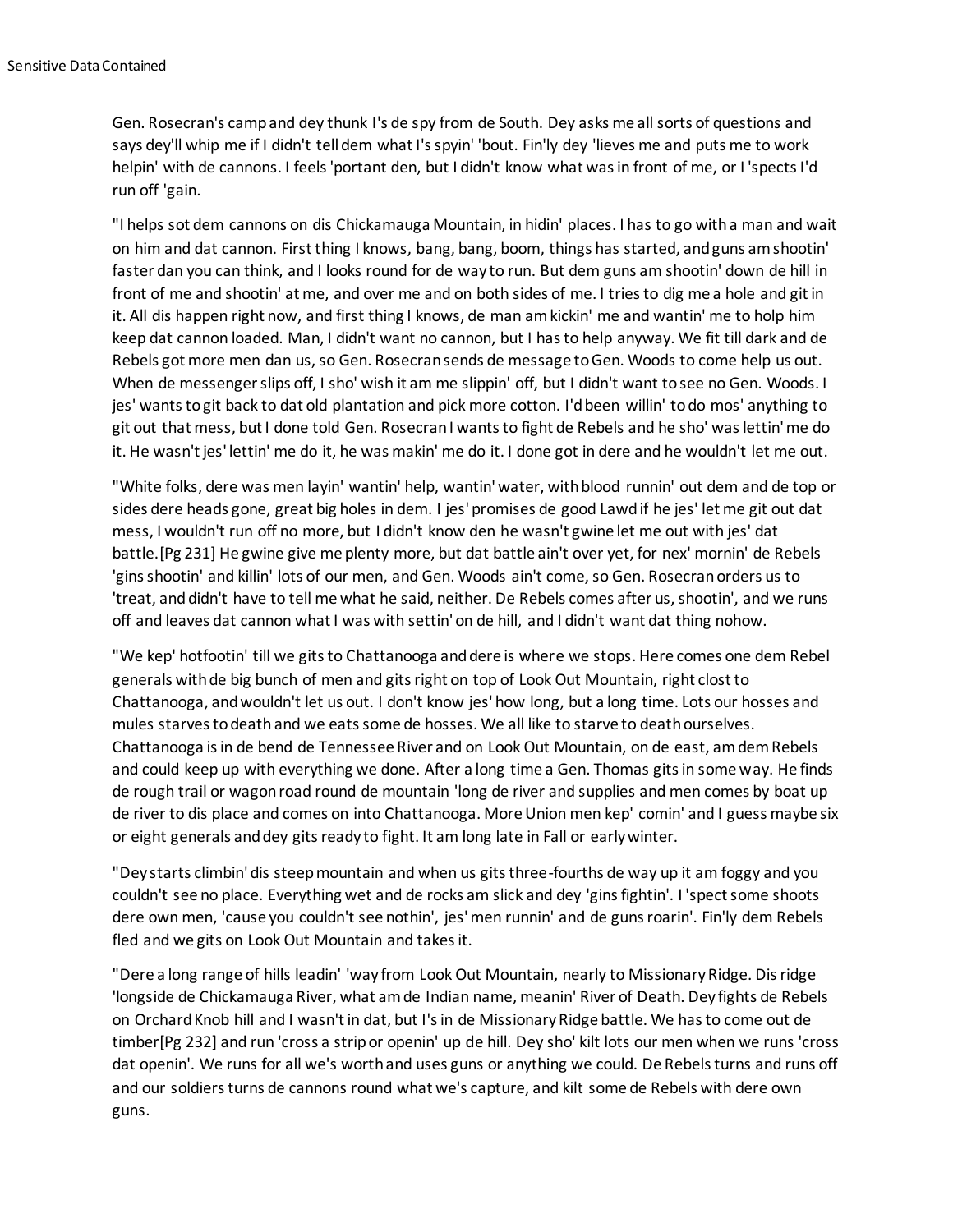"I never did git to where I wasn't scart when we goes into de battle. Dis de last one I's in and I's sho' glad, for I never seed de like of dead and wounded men. We picks dem up, de Rebels like de Unions, and doctors dem de bes' we could. When I seed all dat sufferin', I hopes I never lives to see 'nother war. Dey say de World War am worse but I's too old to go.

"I sho' wishes lots of times I never run off from de plantation. I begs de General not to send me on any more battles, and he says I's de coward and sympathizes with de South. But I tells him I jes' couldn't stand to see all dem men layin' dere dyin' and hollerin' and beggin' for help and a drink of water, and blood everywhere you looks. Killin' hawgs back on de plantation didn't bother me none, but dis am diff'rent.

"Fin'ly de General tells me I can go back to Chattanooga and guard de supplies in camp dere and take care de wounded soldiers and prisoners. A bunch of men is with me and we has all we can do. We gits de orders to send supplies to some general and it my job to help load de wagons or box cars or boats. A train of wagons leaves sometimes. We gits all dem supplies by boat, and Chattanooga am de 'stributing center. When winter comes, everybody rests awhile and waits for Spring to open. De Union general sends in some more cullud soldiers. Dere ain't been many cullud men but de las' year de war dere am lots. De North and de South am takin' anything dey can git to win de war.[Pg 233]

"When Spring breaks and all de snow am gone, and de trees 'gins puttin' out and everything 'gins to look purty and peaceable-like, makin' you think you ought to be plowin' and plantin' a crop, dat when de fightin' starts all over 'gain, killin' men and burnin' homes and stealin' stock and food. Den dey sends me out to help clear roads and build temp'rary bridges. We walks miles on muddy ground, 'cross rivers, wadin' water up to our chins. We builds rafts and pole bridges to git de mules and hosses and cannons 'cross, and up and down hills, and cuts roads through timber.

"But when dey wants to battle Gen. Thomas allus leaves me in camp to tend de supplies. He calls me a coward, and I sho' glad he thunk I was. I wasn't no coward, I jes' couldn't stand to see all dem people tore to pieces. I hears 'bout de battle in a thick forest and de trees big as my body jes' shot down. I seed dat in de Missionary Ridge battle, too.

"I shifts from one camp to 'nother and fin'ly gits back to Chattanooga. I bet durin' my time I handles 'nough ammunition to kill everybody in de whole United States. I seed mos' de mainest generals in de Union Army and some in de Rebel Army.

"After de war am over we's turned loose, nowhere to go and nobody to help us. I couldn't go South, for dey calls me de traitor and sho' kill me iffen dey knows I fit for de North. I does any little job I can git for 'bout a year and fin'ly gits work on de railroad, in Stevenson, in Alabama. I gits transfer to Chattanooga and works layin' new tracks and turn tables and sich.

"In 'bout two weeks I had saw a gal next door, but I's bashful. But after payday I dresses up and takes her to a dance. We sparks 'bout two months and den we's married at her uncles. Her name am Nancy. We buys a piece of land and I has a two-room house built on it. We has two chillen and I's livin' with de baby gal now.[Pg 234]

"I 'lieve de slaves I knowed as a whole was happier and better off after 'mancipation dan befo'. Of course, de first few years it was awful hard to git 'justed to de new life. All de slaves knowed how to do hard work, and dat de old slaves life, but dey didn't know nothin' 'bout how to 'pend on demselves for